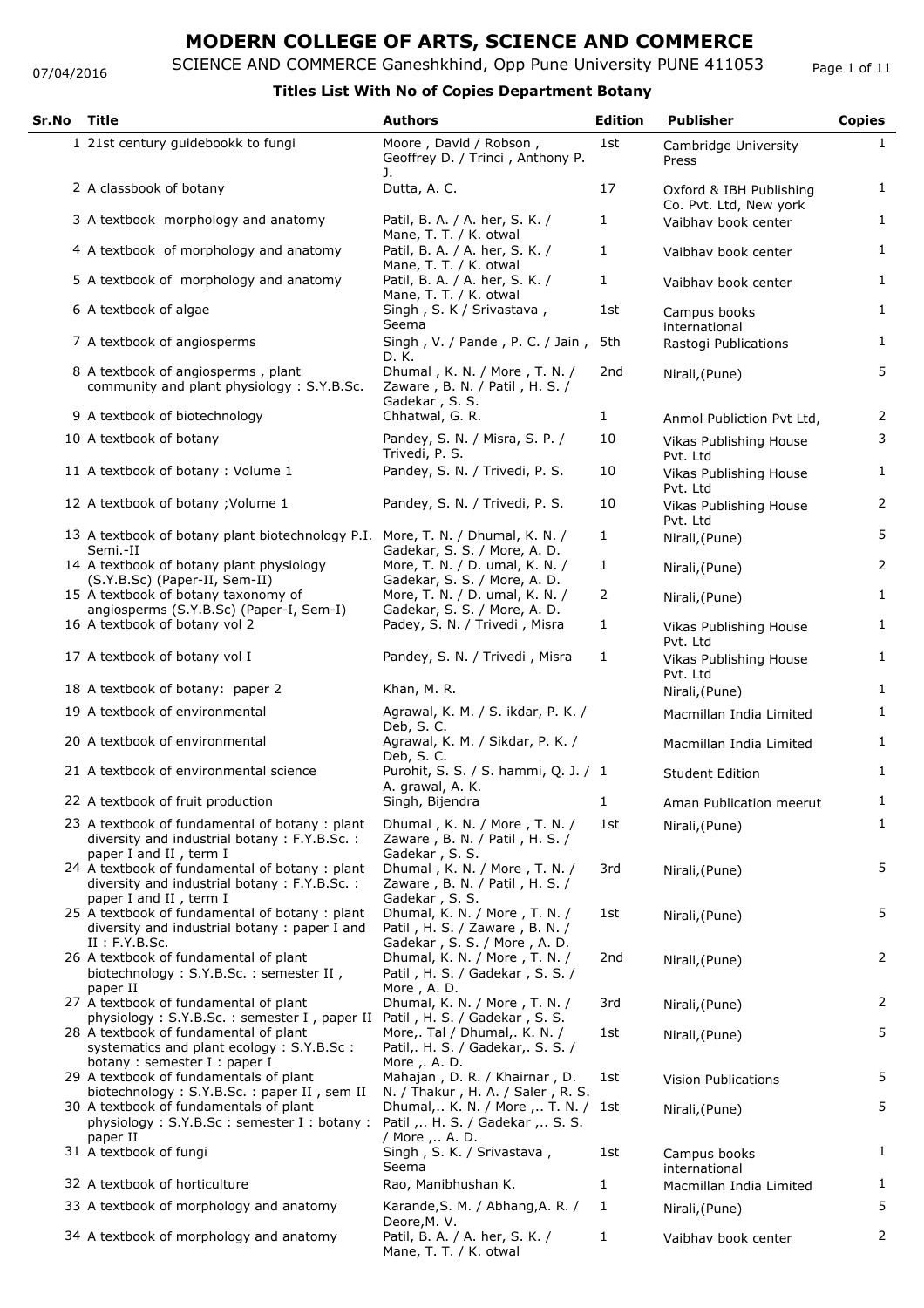07/04/2016

## **MODERN COLLEGE OF ARTS, SCIENCE AND COMMERCE**

SCIENCE AND COMMERCE Ganeshkhind, Opp Pune University PUNE 411053

### **Titles List With No of Copies Department Botany**

| Sr.No | Title                                                                                                                        | <b>Authors</b>                                                                                  | <b>Edition</b> | <b>Publisher</b>                                               | <b>Copies</b> |
|-------|------------------------------------------------------------------------------------------------------------------------------|-------------------------------------------------------------------------------------------------|----------------|----------------------------------------------------------------|---------------|
|       | 35 A textbook of palynology: basic and applied                                                                               | bhattacharya, Kashinath /<br>Majumdar, Manas Rajan /<br>Bhattacharya, Swati Gupta               | 1              | <b>New Central Book</b><br>Agency (P) Ltd, New<br>Delhi        | 1             |
|       | 36 A textbook of plant diversity and plant<br>resources: F.Y.B.Sc.: first term                                               | More, T. N. / Dhumal, K. N. /<br>Patil, H. S. / More, A. D.                                     | 1st            | Nirali, (Pune)                                                 | $\mathbf{1}$  |
|       | 37 A textbook of plant ecology                                                                                               | Ambasht, S. A. / A. mbasht, K.<br>Α.                                                            | 14             | CBS Publishers and<br>Distributors, New Delhi                  | 2             |
|       | 38 A textbook of plant systematics and plant<br>ecology: S.Y.B.Sc.: paper I, semester I                                      | More, T. N. / Dhumal, K. N. /<br>Patil, H. S. / More, A. D.                                     | 3rd            | Nirali, (Pune)                                                 | 2             |
|       | 39 A textbook of practical botany 1: algae,<br>fungi, lichens, microbiology, plat payhology                                  | Bendre, Ashok / Ashok Kumar                                                                     | 8              | Rastogi Publications                                           | 2             |
|       | 40 A textbook of practical Botany 2: taxonomy,<br>physiology, ecology, genetics                                              | Bendre, Ashok / Ashok Kumar                                                                     | 7              | Rastogi Publications                                           | $\mathbf{1}$  |
|       | 41 A textbook of practical Botany 2: taxonomy,<br>physiology, ecology, genetics                                              | Bendre, Ashok / Kumar, Ashok                                                                    | 7              | Rastogi Publications                                           | $\mathbf{1}$  |
|       | 42 A textbook of practical botany-I                                                                                          | Bendre, Ashok / Kumar, Ashok                                                                    | 8              | Rastogi Publications                                           | 2             |
|       | 43 A textbook of silviculture                                                                                                | Sagwal, S. S.                                                                                   | 1              | Kalyani Publishers                                             | $\mathbf{1}$  |
|       | 44 A textbook of structural botany: anatomy,<br>embryology and palynology: S.Y.B.Sc.:<br>paper I, semester II                | Mahajan, D.R. / Auti, B. K. /<br>Thakur, H. A. / Wakchaure, D.<br>G.                            | 1st            | <b>Vision Publications</b>                                     | 5             |
|       | 45 A textbook of structural botany: S.Y.B.Sc.:<br>sem II, paper I                                                            | More, T. N. / Dhumal,. K. N. /<br>Munnoli, M. A.                                                | 4th            | Nirali, (Pune)                                                 | $\mathbf{1}$  |
|       | 46 A textbook of structural botany: S.Y.B.Sc.:<br>sem II, paper I                                                            | More, T. N. / Dhumal,. K. N. /<br>Patil, H. S. / More, A. D.                                    | 1st            | Nirali, (Pune)                                                 | $\mathbf{1}$  |
|       | 47 A textbook of structural botany: S.Y.B.Sc.:<br>sem II, paper I                                                            | More, T. N. / Dhumal,. K. N. /<br>Patil, H. S. / More, A. D.                                    | 4th            | Nirali, (Pune)                                                 | 2             |
|       | 48 A textbook of taxonomy of angiosperms,<br>plant community and plant physiology :<br>S.Y.B.Sc.: paper I and II, semester I | Dhumal, K. N. / More, T. N. /<br>Zaware, B. N. / Patil, H. S. /<br>Gadekar, S. S.               | 1st            | Nirali, (Pune)                                                 | $\mathbf{1}$  |
|       | 49 A textbook of taxonomy of angiosperms,<br>plant community and plant physiology:<br>S.Y.B.Sc.: paper I and II, semester I  | Dhumal, K. N. / More, T. N. /<br>Patil, H. S. / Zaware, B. N. /<br>Gadekar, S. S. / More, A. D. | 1st            | Nirali, (Pune)                                                 | 5             |
|       | 50 A textbook of vegetable production                                                                                        | Saini, G. S.                                                                                    | 1              | Aman Publication meerut                                        | 1             |
|       | 51 A textbook on biotechnology                                                                                               | Kumar, H. D.                                                                                    | 2              | East-West Press Pvt.<br>Ltd., New Delhi                        | 2             |
|       | 52 Abnormal Physiology                                                                                                       | Mangal S. K.                                                                                    |                | Varma book centre                                              | $\mathbf{1}$  |
|       | 53 Abnormal physiology                                                                                                       | Vatsyayan                                                                                       |                | Varma book centre                                              | $\mathbf{1}$  |
|       | 54 Advanced plant taxonomy                                                                                                   | Mondal, Amal Kumar                                                                              | 1st            | <b>New Central Book</b><br>Agency (P) Ltd, New<br>Delhi        | 1             |
|       | 55 Aerobiology: biology of air born organism                                                                                 | Tilak, S. T. / Vaidya, J. G;Ed                                                                  | 1              | Satyajeet Prakashan                                            | $\mathbf{1}$  |
|       | 56 An Introduction to Fungi                                                                                                  | Dube, H. C.                                                                                     | 3              | Vikas Publishing House<br>Pvt. Ltd                             | 1             |
|       | 57 An introduction to fungi                                                                                                  | Dude, H. C.                                                                                     | 2              | Vikas Prakashan, Kanpur                                        | 3             |
|       | 58 An introduction to paleobotany                                                                                            | Arnold, Chester A.                                                                              | 1              | Agrobios<br>(India)(Jodhpur)                                   | 1             |
|       | 59 An Introduction To Practical Biochemistry                                                                                 | Plummer David T.                                                                                | 16             | <b>Tata McGraw-Hill</b><br>Publishing Comp. Ltd.,<br>New Delhi | $\mathbf{1}$  |
|       | 60 An introduction to taxonomy of angiosperms                                                                                | Shukla Priti / Mishra Shital P.                                                                 | 1              | Varma book centre                                              | $\mathbf{1}$  |
|       | 61 An introduction to the embryology of<br>angiosperms                                                                       | Mahasheri, P.                                                                                   | 1              | Tata McGraw-Hill<br>Publishing Comp. Ltd.,<br>New Delhi        | $\mathbf{1}$  |
|       | 62 Applied botany                                                                                                            | Dhumal, K. N. / More / Gadekar                                                                  | 1              | Nirali, (Pune)                                                 | 5             |
|       | 63 Applied botany                                                                                                            | Kulkarni, A. B. / Patil, S. C. /<br>More / Deokule / Patil                                      | 1              | Nirali, (Pune)                                                 | $\mathbf{1}$  |
|       | 64 Applied botany                                                                                                            | Kulkarni, A. B. / Patil, S. C. /<br>More / Deokule / Patil                                      | 1              | Nirali, (Pune)                                                 | 1             |
|       | 65 Applied Botany                                                                                                            | Magdum, Jayshree. / Sathe,<br>Sharayu.                                                          | 1              | Vision Publications                                            | $\mathbf{1}$  |
|       | 66 Applied botany                                                                                                            | Patil, B. A. / Rande, V. P. / A.<br>her, S. K. / Mane, T. T.                                    | 1              | Sunny Publication                                              | 4             |
|       | 67 Applied botany (P-II)                                                                                                     | Patil, B. A. / Ranade / Aher /<br>Mane, T. T. / Kale                                            | 1              | Sunny Publication                                              | 5             |
|       | 68 Applied botany: (F.Y.B.Sc)<br>(Paper-1, Term-1)                                                                           | Dumal, K. N. / More, T. N. /<br>More, A. D. / Gadekar, S. S.                                    | 3              | Nirali, (Pune)                                                 | 2             |
|       | 69 Applied botany: (F.Y.B.Sc)<br>(Paper-1, Term-2)                                                                           | Dumal, K. N. / More, T. N. /<br>More, A. D. / Gadekar, S. S.                                    | 2              | Nirali, (Pune)                                                 | 2             |
|       | 70 Applied botany paper II                                                                                                   | Magdum ,. Jayashri / Sathe ,.                                                                   | 1              | <b>Vision Publications</b>                                     | 6             |
|       | 71 Applied botany PII Term (II)                                                                                              | Sharayu<br>Dhumal, K. N. / More / Gadekar                                                       | 1              | Nirali, (Pune)                                                 | 4             |

Page 2 of 11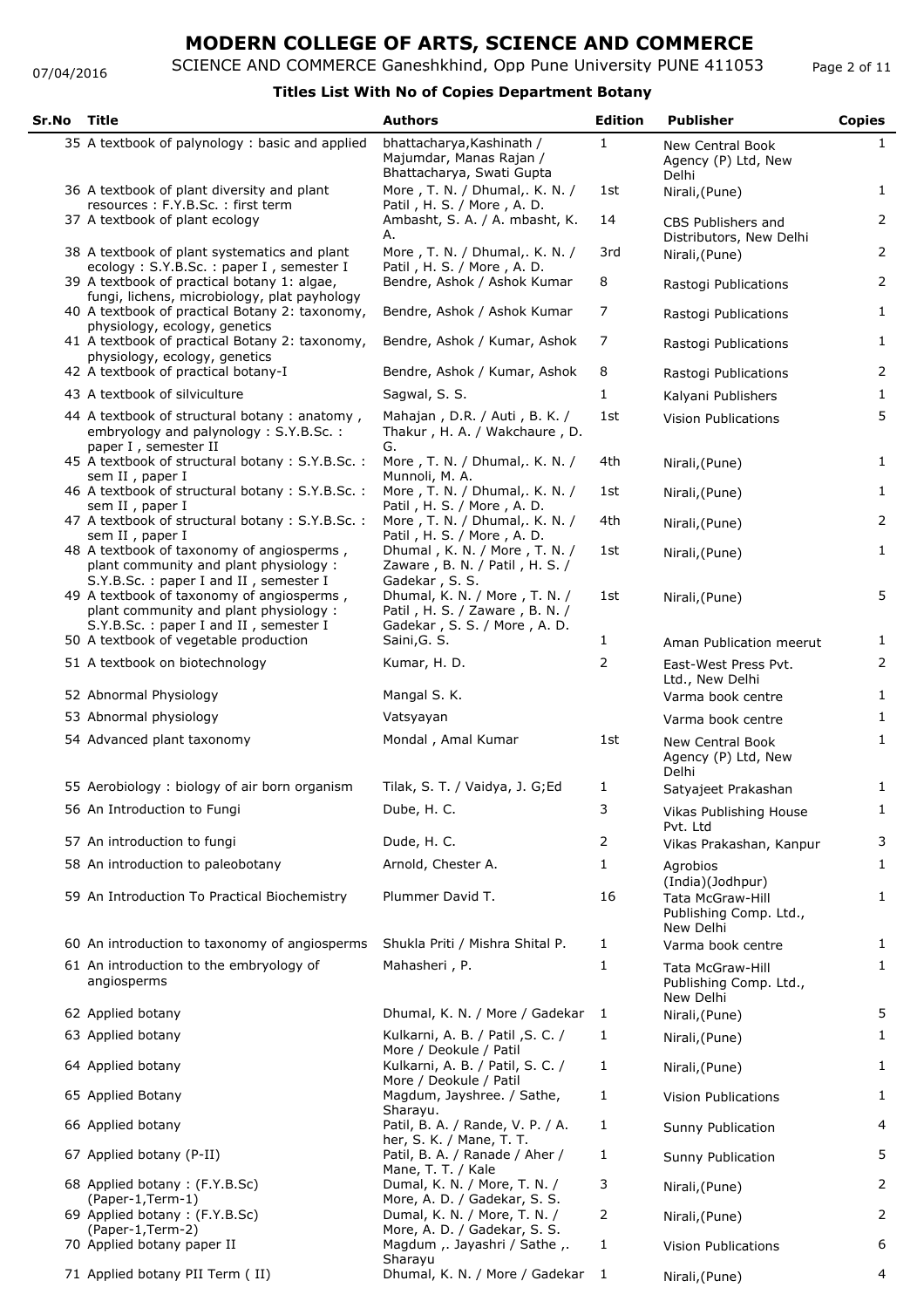#### 07/04/2016

# SCIENCE AND COMMERCE Ganeshkhind, Opp Pune University PUNE 411053

### **Titles List With No of Copies Department Botany**

| Sr.No | Title                                                                      | <b>Authors</b>                                                                        | <b>Edition</b> | <b>Publisher</b>                                               | <b>Copies</b>     |
|-------|----------------------------------------------------------------------------|---------------------------------------------------------------------------------------|----------------|----------------------------------------------------------------|-------------------|
|       | 72 Applied botany P-II Term (II)                                           | Dhumal K. N.                                                                          | 1              | Nirali, (Pune)                                                 | $\mathbf{1}$      |
|       | 73 Bacterial plant diseases                                                | Mishrd, Shubhrata R.                                                                  | 1              | Discovery publishing<br>house                                  | 1                 |
|       | 74 Basic molecular and cell biology                                        | Latchment, David S.                                                                   | 3              | B M J Publishing group                                         | 1                 |
|       | 75 Bergeys manual of systematic bacteriology<br>vol-I                      | Boone, David R. / Castenholz, R.<br>ichard W. / Garrity, George                       | 2              | Springer Science Private<br>Ltd, New York                      | 1                 |
|       | 76 Bioanalysis and biosensors in agriculture<br>science                    | Agrawal, Sandhya                                                                      | 1st            | Oxford Book Company                                            | 1                 |
|       | 77 Biochemistry                                                            | Hames, B. D. / Hooper, N. M.                                                          | 2              | Viva Books Private<br>Limited                                  | 2                 |
|       | 78 Biochemistry                                                            | Rastogi, S.C.                                                                         | 2              | <b>Tata McGraw-Hill</b><br>Publishing Comp. Ltd.,<br>New Delhi | $\mathbf{1}$      |
|       | 79 Biodiersity and biotechnology                                           | Ray, Samit / Ray, Arun                                                                | 2nd            | <b>New Central Book</b><br>Agency (P) Ltd, New<br>Delhi        | $\mathbf{1}$      |
|       | 80 Biodiversity conservation in managed and<br>forests and protected areas | Kotwal, P. C. / Banerjee, Suijoy                                                      | 1              | Agrobios<br>(India)(Jodhpur)                                   | 1                 |
|       | 81 Biodiversity princioles and conservation                                | Kumar, U. / Asija, Mahendrajeet 2                                                     |                | Agrobios<br>(India)(Jodhpur)                                   | $\mathbf{1}$      |
|       | 82 Biofertilizers for sustainable agriculture                              | Sharma, Arun K.                                                                       | 2              | Agrobios<br>(India)(Jodhpur)                                   | $\mathbf{1}$      |
|       | 83 Biology Of Animals Vol. I                                               | Ganguly Banku B. / Sinha Arup<br>Kumar / Adhikari Simananda                           | 1              | New Central Book<br>Agency (P) Ltd, New<br>Delhi               | $\mathbf{1}$      |
|       | 84 Biology Of Animals Vol. Ii                                              | Ganguly Banku B. / Sinha Arup<br>Kumar / Adhikari Simananda                           | 6              | <b>New Central Book</b><br>Agency (P) Ltd, New<br>Delhi        | 1                 |
|       | 85 Biomolecules                                                            | Mishra, Shubhrata R.                                                                  | 1              | Discovery publishing<br>house                                  | $\mathbf{1}$      |
|       | 86 Biomolecules                                                            | Mishra, Shubhrata R.                                                                  | 1              | Discovery publishing<br>house                                  | 1                 |
|       | 87 Biosciences on the internet : a student guide Dussart, Georges          |                                                                                       | 1              | John Wiley & Sons (Asia)<br>Pvt. Ltd, New York                 | 1                 |
|       | 88 Biostatistics                                                           | Arora, P. N.                                                                          | 9              | Himalaya Publishing<br>House                                   | $\mathbf{1}$      |
|       | 89 Biostatistics: the bare essential                                       | Norman, Geoffry                                                                       | 1              | B C decker Inc.                                                | 1                 |
|       | 90 Biotechnology                                                           | Yadav, Manju                                                                          | 1              | Discovery publishing<br>house                                  | 1                 |
|       | 91 Biotechonology of plant tissues                                         | Yadav, P. R. / Tyagi, Rajiv                                                           | 1              | Discovery publishing<br>house                                  | 1                 |
|       | 92 Botany                                                                  | Datta, A. C.                                                                          | 13             | Oxford & IBH Publishing<br>Co. Pvt. Ltd, New york              | $\mathbf{1}$      |
|       | 93 Botany                                                                  | Khan M.R.                                                                             | 1              | Nirali, (Pune)                                                 | $\mathbf{1}$      |
|       | 94 Botany                                                                  | Khan, M. R.                                                                           | 1              | Nirali, (Pune)                                                 | 3                 |
|       | 95 Botany                                                                  | More, T. N. / Dhumal, N. K. /<br>Munnoli, M. A.                                       | 1              | Nirali, (Pune)                                                 | 2                 |
|       | 96 Botany (holticulture) : paper II term I                                 | More, T. N. / Dhumal, K. N. /<br>Munnoli, M. A.                                       | 1              | Nirali, (Pune)                                                 | $\mathbf{1}$      |
|       | 97 Botany (holticulture) : paper II, term I                                | More, T. N. / Dhumal,. K. N. /<br>Munnoli, M. A.                                      | 1              | Nirali, (Pune)                                                 | $\mathbf{1}$      |
|       | 98 Botany (S.Y.BSc) (Paper-I,Sem-I)                                        | More, T. N. / D. humal, K. N. /<br>Gadekar, S. S. / More, A. D.                       | 1              | Nirali, (Pune)                                                 | 5                 |
|       | 99 Botany (S.Y.BSc) (Paper-II, Sem-I)                                      | More, T. N. / D. humal, K. N. /<br>Gadekar, S. S. / More, A. D.                       | 1              | Nirali, (Pune)                                                 | 5                 |
|       | 100 Botany.                                                                | More, T. N. / Dhumal, N. K. /<br>Munnoli, M. A.                                       | 1              | Nirali, (Pune)                                                 | 1                 |
|       | 101 Botany : cell biology                                                  | Gandhe, K. R. / Gandhe, R. V. /<br>Ranade, Chaugale                                   | 1              | Manali Prakashan                                               | $\mathbf{1}$      |
|       | 102 Botany : cell biology                                                  | Gandhe, K.R. /Gandhe, R. V. /<br>Ranade, Chaugale                                     | 1              | Manali Prakashan                                               | $\mathbf{1}$      |
|       | 103 Botany : Cell biology paper-II                                         | GAndhe, K. R. / Gandhe, R. V. /<br>Ranade / Chaugale                                  | -1             | Manali Prakashan                                               | $\mathbf{1}$      |
|       | 104 Botany: Cell biology paper-II                                          | GAndhe, K. R. / Gandhe, R. V. /<br>Ranade / Chaugale<br>More, T. N. / Dhumal, K. N. / | 1<br>2         | Vaibhav book center                                            | $\mathbf{1}$<br>2 |
|       | 105 Botany: taxonomy of angiosperms                                        | Munnoli, M. A.                                                                        |                | Nirali, (Pune)                                                 |                   |
|       | 106 Botany for deegree students gymnosperms                                | Vasishtha, P. C.                                                                      | 1              | S Chand.                                                       | 1                 |
|       | 107 Botany for degree student                                              | Dutta, A. C. / Dutta, T. C.                                                           | 6              | Oxford University Press,<br>New York                           | 3                 |
|       | 108 Botany for degree student algae                                        | Vashishta, B. R.                                                                      | 1              | S Chand.                                                       | $\mathbf{1}$      |

Page 3 of 11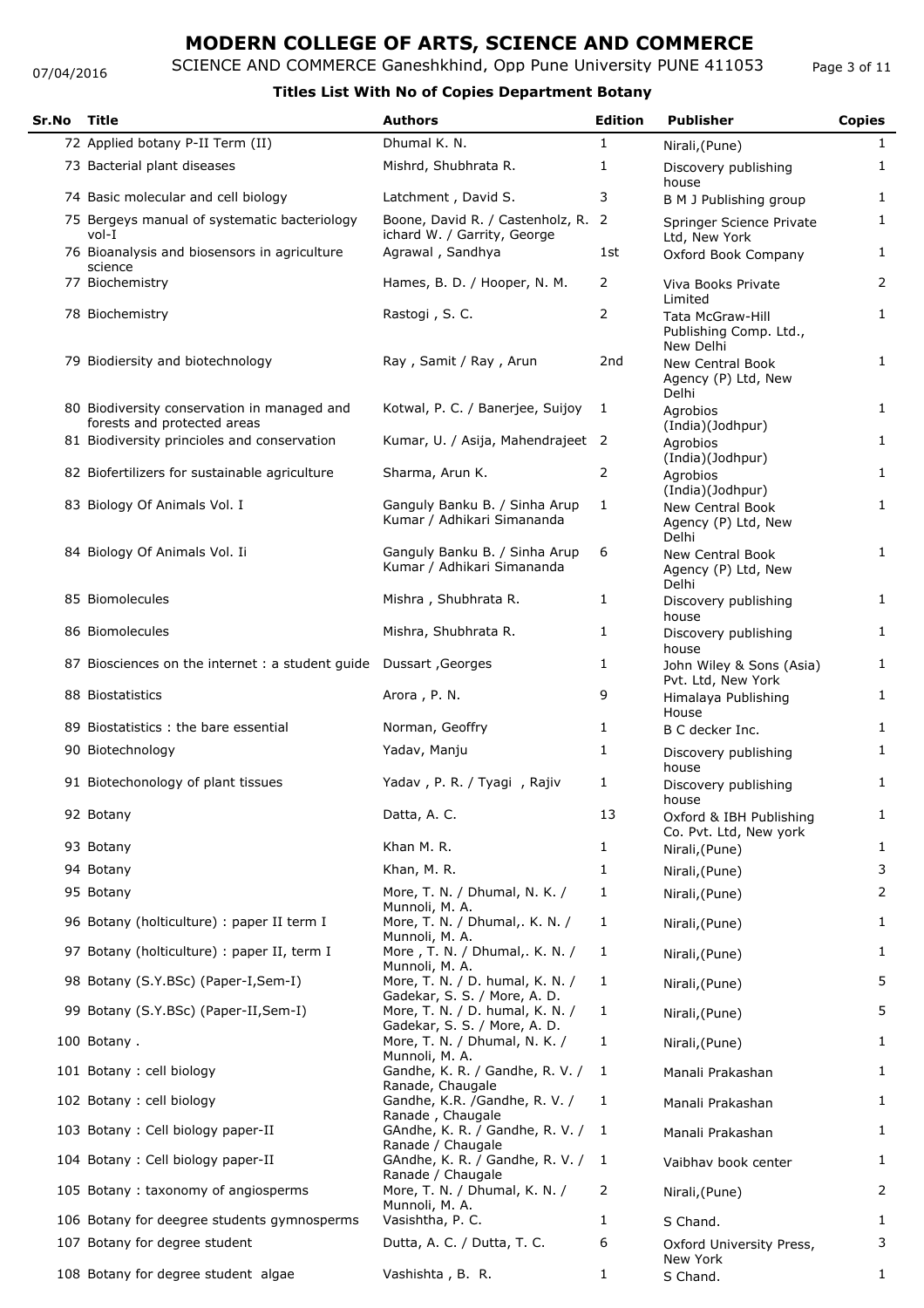### SCIENCE AND COMMERCE Ganeshkhind, Opp Pune University PUNE 411053 **MODERN COLLEGE OF ARTS, SCIENCE AND COMMERCE**

Page 4 of 11

#### 07/04/2016

| Sr.No | <b>Title</b>                                                              | <b>Authors</b>                                                                                      | <b>Edition</b> | <b>Publisher</b>                                        | <b>Copies</b>  |
|-------|---------------------------------------------------------------------------|-----------------------------------------------------------------------------------------------------|----------------|---------------------------------------------------------|----------------|
|       | 109 Botany for degree student algae                                       | Vashishta, B. R.                                                                                    | 1              | S Chand.                                                | $\mathbf{1}$   |
|       | 110 Botany for degree student Fungi                                       | Vashishta , B. R.                                                                                   | 1              | S Chand.                                                | 2              |
|       | 111 Botany for degree student : algae: part 1                             | Vashishta, B. R. / Sinha, A. K. /<br>Singh, V. P.                                                   | 1              | S. Chand & Company,<br>New Delhi                        | 1              |
|       | 112 Botany for degree student: fungi part 2                               | Vashishta, B. R. / Sinha, A. K.                                                                     | 7              | S. Chand & Company,<br>New Delhi                        | $\mathbf{1}$   |
|       | 113 Botany for degree students algae                                      | Vashishta, B. R. / Sinha, A. K.                                                                     | 1              | S. Chand & Company,<br>New Delhi                        | $\overline{2}$ |
|       | 114 Botany for degree students algae                                      | Vasishtha, P. C.                                                                                    | 1              | S Chand.                                                | $\mathbf{1}$   |
|       | 115 Botany for degree students algae, Part-I                              | Vashishta, B. R. / Sinha, A. K. /<br>Sinha, V. P.                                                   | 1              | S. Chand & Company,<br>New Delhi                        | $\overline{2}$ |
|       | 116 Botany for degree students pteridophyta                               | Vashistha, B. R. / Sinha, A. K. /<br>K. umar, A. nil                                                | 3              | S. Chand & Company,<br>New Delhi                        | 1              |
|       | 117 Botany lower cryptograms                                              | Desai , S. H. / Sane, H. D. /<br>Inamdar, M. M. / Pendase, M. A.                                    | $\mathbf{1}$   | Narendra Prakashan                                      | $\mathbf{1}$   |
|       | 118 Botany lower cryptograms                                              | Desai, S. H. / Sane, H. D. /<br>Inamdar, M. M. / Pendase, M. A.                                     | 1              | Narendra Prakashan                                      | 1              |
|       | 119 Botany paper II<br>120 Botany part-1 algae                            | More, T. N. / Dhumal, K. N. /<br>Munnoli, M. A.<br>Vashishta, B. R.                                 | 1<br>1         | Nirali, (Pune)                                          | 3<br>1         |
|       |                                                                           |                                                                                                     |                | S Chand.                                                |                |
|       | 121 Bryophyta Volume-1                                                    | Parihar, N. S.                                                                                      | $\mathbf{1}$   | Varma book centre                                       | $\mathbf{1}$   |
|       | 122 Campbell biology                                                      | Reece, Jane B. / Urry, Lisa A. /<br>Cain, Michael L. / Wasserman,<br>Steven A. / Minorsky, Peter V. | 9th            | Pearson Education<br>(Singapore) Pvt. Ltd.              | $\mathbf{1}$   |
|       | 123 Cell biology                                                          | Poear, C. B.                                                                                        | 3              | Himalaya Publishing<br>House                            | $\mathbf{1}$   |
|       | 124 Cell biology                                                          | Rastogi, S. C.                                                                                      | 2              | New Age International,<br>New Delhi                     | $\mathbf{1}$   |
|       | 125 Cell biology                                                          | Roy, Satyesh Chandra / De,<br>Kalyan Kumar                                                          | 1st            | <b>New Central Book</b><br>Agency (P) Ltd, New<br>Delhi | $\mathbf{1}$   |
|       | 126 Cell biology , genetics, molecular biology<br>, evolution and ecology | Verma, P. S. / Agraval, V. K.                                                                       | 1              | S. Chand & Company,<br>New Delhi                        | 1              |
|       | 127 Cell biology and environmental biology                                | Mahajan, D. R. / Pathan, S. N. /<br>Pingle, S. S. / Rishi, Y. V.                                    | 1              | Vaibhav book center                                     | $\overline{2}$ |
|       | 128 Cell biology, genetics, molecular<br>biology, evolution and ecology   | Varma, P. S. / Agarwal, V. K.                                                                       | $\mathbf{1}$   | S. Chand & Company,<br>New Delhi                        | $\mathbf{1}$   |
|       | 129 Colleg botany : volume III                                            | Mukherji, Susil Kumar                                                                               | 3rd            | New Central Book<br>Agency (P) Ltd, New<br>Delhi        | $\mathbf{1}$   |
|       | 130 College botany                                                        | Mukerjee                                                                                            | 1              | Unknown                                                 | 1              |
|       | 131 College botany : volume I                                             | Ganpulee, Hirendra Chandra /<br>Das, kumar shankar / Dutta,<br>Chitattash                           | 6th            | New Central Book<br>Agency (P) Ltd, New<br>Delhi        | $\mathbf{1}$   |
|       | 132 College botany (1)                                                    | Gangulee / Das / Datta                                                                              | $\mathbf{1}$   | <b>New Central Book</b><br>Agency (P) Ltd, New<br>Delhi | 1              |
|       | 133 College botany (2)                                                    | Gangulee, H. C. / Kar, A. K.                                                                        | 1              | <b>New Central Book</b><br>Agency (P) Ltd, New<br>Delhi | $\mathbf{1}$   |
|       | 134 College Botany: Vol-II                                                | Gangulee, Hirendra Chandra /<br>Kar, Ashok Kumar                                                    | 4              | <b>New Central Book</b><br>Agency (P) Ltd, New<br>Delhi | 2              |
|       | 135 college botany : volume II                                            | Ganulee, Hirendra Chadra / Kar 1st<br>, Ashok Kumar                                                 |                | <b>New Central Book</b><br>Agency (P) Ltd, New<br>Delhi | $\mathbf{1}$   |
|       | 136 College botany practical : volume II                                  | Santra, S.C, / Chatterjeet. P/<br>Das, A. P.                                                        | 2nd            | New Central Book<br>Agency (P) Ltd, New<br>Delhi        | 1              |
|       | 137 College botany practical: volume II                                   | Santra, S.C / Chatterjeet T. P. / 2nd<br>Das, A. P.                                                 |                | <b>New Central Book</b><br>Agency (P) Ltd, New<br>Delhi | 1              |
|       | 138 College botany practical: volume II                                   | Santra, S. C. / Chatterjee, T. P. / 1<br>Das, a. P.                                                 |                | New Central Book<br>Agency (P) Ltd, New<br>Delhi        | 1              |
|       | 139 College botany Vol-I                                                  | Gangulee, H. C. / Das, K. S. /<br>Dutta, C.                                                         | 6              | New Central Book<br>Agency (P) Ltd, New<br>Delhi        | 2              |
|       | 140 College botany Vol-II                                                 | Gangulee, H. C. / Das, K. S. /<br>Dutta, C.                                                         | 6              | <b>New Central Book</b><br>Agency (P) Ltd, New<br>Delhi | $\overline{2}$ |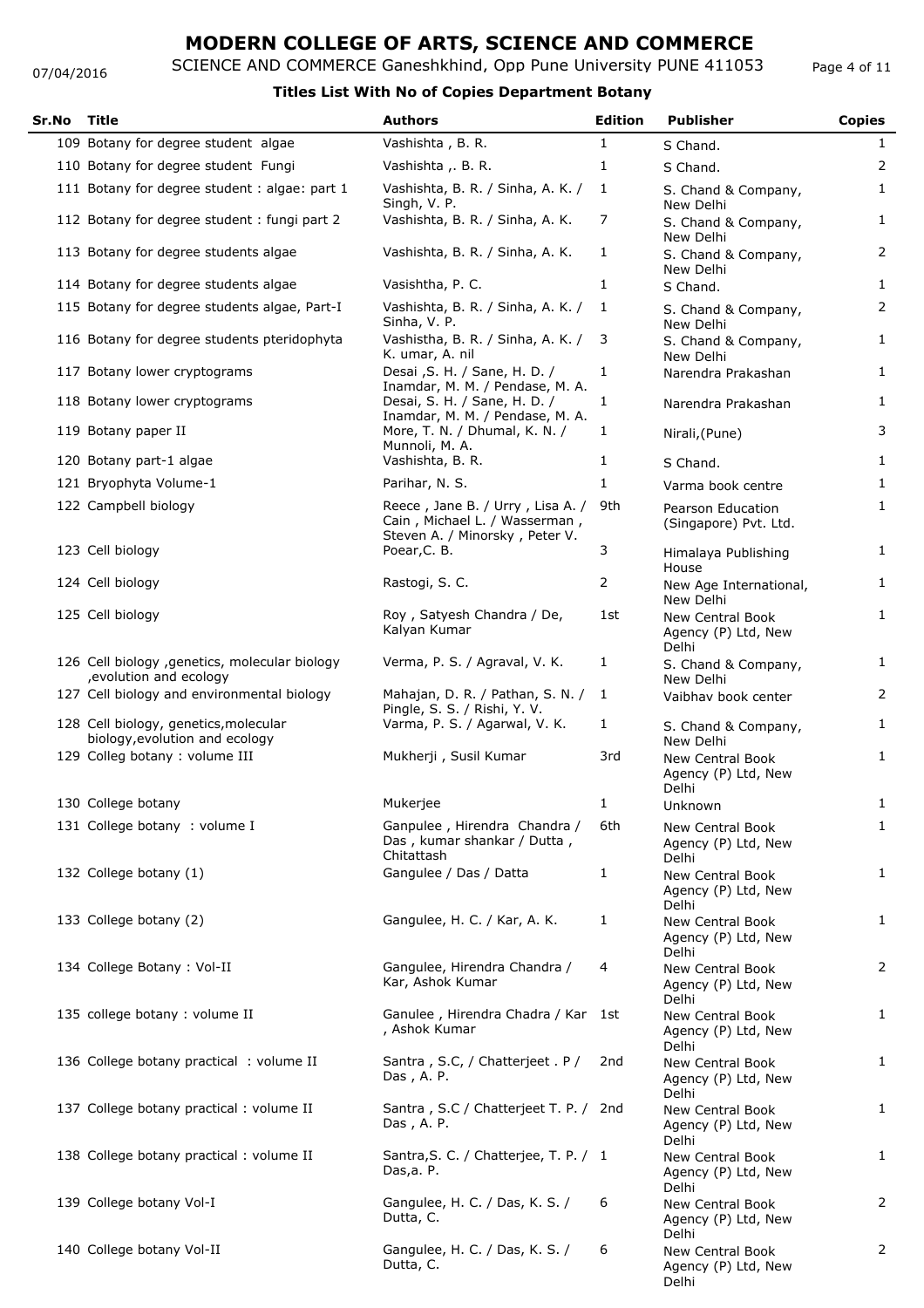07/04/2016

## SCIENCE AND COMMERCE Ganeshkhind, Opp Pune University PUNE 411053 **MODERN COLLEGE OF ARTS, SCIENCE AND COMMERCE**

### **Titles List With No of Copies Department Botany**

| Sr.No | <b>Title</b>                                                                       | <b>Authors</b>                                       | <b>Edition</b> | <b>Publisher</b>                                        | <b>Copies</b>  |
|-------|------------------------------------------------------------------------------------|------------------------------------------------------|----------------|---------------------------------------------------------|----------------|
|       | 141 College botany Vol-III                                                         | Gangulee, H. C. / Das, K. S. /<br>Dutta, C.          | 6              | New Central Book<br>Agency (P) Ltd, New<br>Delhi        | $\mathbf{2}$   |
|       | 142 Crop physiology                                                                | Open Universiteit and university<br>of Greenwich pub | 1              | Elsevier Academic Press                                 | $\mathbf{1}$   |
|       | 143 Current concepts in botany                                                     | Mukheerji, K. G. /<br>Manoharachary, C.              | $\mathbf{1}$   | I.K. international Pvt Ltd                              | $\mathbf{1}$   |
|       | 144 Cyto - genetiscs                                                               | Ssandhu, G. S. / Kumar,<br>suresh                    | 1              | Campus books<br>international                           | $\mathbf{1}$   |
|       | 145 Cytogenetics                                                                   | Arora, Mohan P.                                      | 1              | Himalaya Publishing                                     | $\mathbf{1}$   |
|       | 146 Cytogenetics evolution & plant breeding                                        | Shukla, R. S. / Chandel, P. S.                       | $\mathbf{1}$   | House<br>S. Chand & Company,<br>New Delhi               | $\mathbf{1}$   |
|       | 147 Cytogenetics, plant breeding and evolution                                     | Sinha, U. / Sinha, Sunita                            | $\mathbf{1}$   | Vikas Publishing House<br>Pvt. Ltd                      | $\mathbf{1}$   |
|       | 148 Cytology                                                                       | Varma, Dalela                                        | 1              | Oxford university press<br>and allied pvt. Ltd.         | $\mathbf{1}$   |
|       | 149 Cytology                                                                       | Verma, Dalela                                        | 1              | Oxford & IBH Publishing<br>Co. Pvt. Ltd, New york       | $\mathbf{1}$   |
|       | 150 Cytology genetics and evolution                                                | Gupta, P. K.                                         | 7              | Rastogi Publications                                    | $\mathbf{1}$   |
|       | 151 Diseases of crop plants in India                                               | Rangaswami, G.                                       | 3              | Prentice Hall of India<br>Pvt.Ltd, New Delhi            | $\mathbf{1}$   |
|       | 152 Ecology                                                                        | Odum, Bugene. D.                                     | 1              | Oxford & IBH Publishing<br>Co. Pvt. Ltd, New york       | $\mathbf{1}$   |
|       | 153 Ecology and environment                                                        | Sharma, P. D.                                        | 17             | Rastogi Publications                                    | $\overline{2}$ |
|       | 154 Ecology and environment                                                        | Sharma, P. D.                                        | 7              | Rastogi Publications                                    | 3              |
|       | 155 Ecology environment and pollution                                              | Purohit, S. S. / Rajan, Rajiv                        | 1              | Agrobios<br>(India)(Jodhpur)                            | $\mathbf{1}$   |
|       | 156 Economic Botany                                                                | Sen. s.                                              | $\mathbf{1}$   | <b>New Central Book</b><br>Agency (P) Ltd, New<br>Delhi | $\mathbf{1}$   |
|       | 157 Economic botany                                                                | Verma, V.                                            | $\mathbf{1}$   | Ane books India                                         | $\mathbf{1}$   |
|       | 158 Economical botany                                                              | Sen, S                                               | 1st            | <b>New Central Book</b><br>Agency (P) Ltd, New<br>Delhi | $\mathbf{1}$   |
|       | 159 Embryology and genetics                                                        | Morgan, Thomas Hunt                                  | 1              | Agrobios<br>(India)(Jodhpur)                            | 2              |
|       | 160 Embryology and genetics                                                        | Morgan, T. H.                                        | 1              | Agrobios<br>(India)(Jodhpur)                            | 2              |
|       | 161 Entomology and pest management                                                 | Pedigo / Larry, P.                                   | 1              | Vaibhav book center                                     | 1              |
|       | 162 Enviornmental pollution paper-II, Section-I                                    | Gudsoorkar, S. R. / Bagul, J. A.                     | 1              | Unknown                                                 | 1              |
|       | 163 Enviromental pollution                                                         | Katyal, T. / Satake, M.                              | 1              | Amol Prakashan, Pune.                                   | 1              |
|       | 164 Environmental biology                                                          | Gandhe K. R. / Ghate H. V.                           |                | Manali Prakashan                                        | 1              |
|       | 165 Environmental biology and toxicology                                           | Sharma, P. D.                                        | $\overline{2}$ | Rastogi Publications                                    | $\mathbf{1}$   |
|       | 166 Environmental biology and toxicology                                           | Sharma, P. D.                                        | 2              | Rastogi Publications                                    | $\mathbf{1}$   |
|       | 167 Environmental biotechnology : basic concept<br>& application                   | Thakur, Indu                                         | 1              | J K International Pvt Ltd                               | 1              |
|       | 168 Experiments In plant physiology                                                | Bajaracharya, Dayanand                               | 1              | Narosa Publishing<br>House, New Delhi                   | $\mathbf{1}$   |
|       | 169 F.Y.B.Sc.: April 2010                                                          | University of Pune                                   |                | University of pune                                      | $\mathbf{1}$   |
|       | 170 F.Y.B.Sc.: Botany: paper -I and II (New<br>course) : April 2010                | University of Pune                                   |                | University of pune                                      | $\mathbf{1}$   |
|       | 171 Flora of Maharashtra state: Dicotyledones:<br>Combretaceae to Ceratophyllaceae | Singh, N.P./Karthikeyan,<br>S/Lakshminarasimhan, P / | 1              | Botanical Survey of<br>India                            | 1              |
|       | 172 Flora of Maharashtra state: Dicotyledones:<br>Ranunculaceae to Rhizophoraceae  | Lakshminarasimhan, P. / P.<br>rasanna, P.V.          | 1              | Botanical Survey of<br>India                            | $\mathbf{1}$   |
|       | 173 Flora of Maharashtra state:<br>Monocotyledones                                 | Singh, N.P./Karthikeyan, S/<br>Sharma, B.D.          | $\mathbf{1}$   | Botanical Survey of<br>India                            | $\mathbf{1}$   |
|       | 174 Flora of Sindhudurg                                                            | Kulkarni, B. G.                                      | 1              | Botanical Survey of<br>India                            | $\mathbf{1}$   |
|       | 175 Floriculture and plant biotechnoogy                                            | Bhaskar, P.                                          | 1st            | Manglam Publishing                                      | $\mathbf{1}$   |
|       | 176 Floriculture in india                                                          | Randhawa, G. S. /<br>Mukhopadhyay, A.                |                | Allied publication Itd.                                 | $\mathbf{1}$   |
|       | 177 Flower of sahyadri                                                             | Ingalhalikar, Shrikant                               | 1              | Aman Publication meerut                                 | $\mathbf{1}$   |
|       | 178 Fossils                                                                        | Yadav, P. R.                                         | 1              | Discovery publishing<br>house                           | 2              |

Page 5 of 11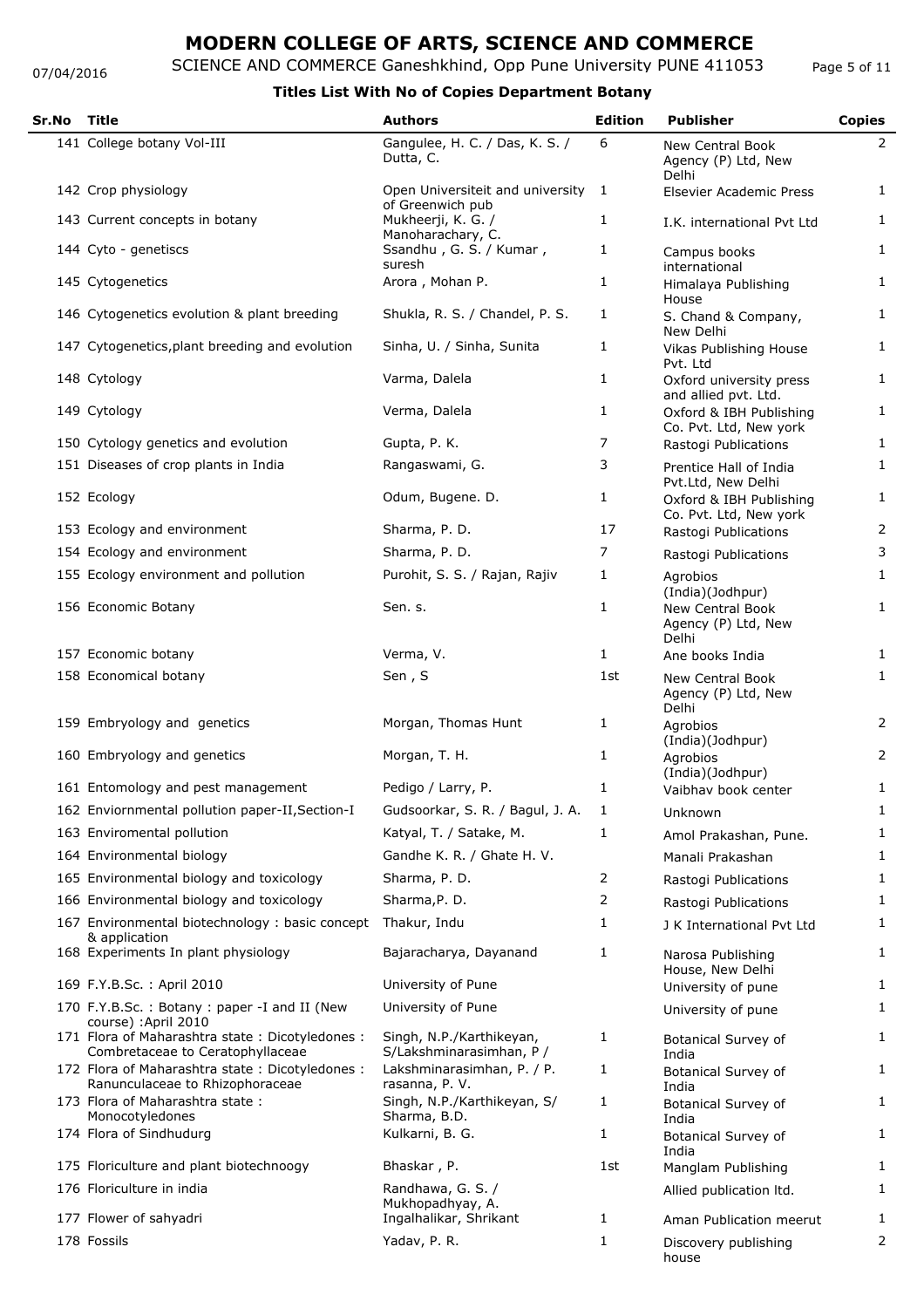#### 07/04/2016

## SCIENCE AND COMMERCE Ganeshkhind, Opp Pune University PUNE 411053

| Page 6 of 11 |
|--------------|
|--------------|

| Sr.No | <b>Title</b>                                                                                                    | <b>Authors</b>                                                                                         | <b>Edition</b> | <b>Publisher</b>                                        | <b>Copies</b>  |
|-------|-----------------------------------------------------------------------------------------------------------------|--------------------------------------------------------------------------------------------------------|----------------|---------------------------------------------------------|----------------|
|       | 179 Functional anatomy of higer non chordqate<br>Ш                                                              | pawar kishore                                                                                          | 1              | Nirali, (Pune)                                          | 1              |
|       | 180 Fundamental anatomy of cordates-II                                                                          | Pawar, Kishor                                                                                          | 1              | Nirali, (Pune)                                          | 1              |
|       | 181 Fundamental Botany                                                                                          | Dhumal, k N. / More T. N. / More, 1                                                                    |                | Nirali, (Pune)                                          | 4              |
|       | 182 Fundamental Botany (issued to Chalse Rajiv<br>Kumar 2002-03)                                                | A. D. / Gadekar S. s.<br>Dhumal, k N. / More T. N. / More, 1<br>A. D. / Gadekar S. s.                  |                | Nirali, (Pune)                                          | 1              |
|       | 183 Fundamental of botany                                                                                       | Bhagwat, S. D.                                                                                         | 1              | Narendra Prakashan                                      | 1              |
|       | 184 Fundamental of botany                                                                                       | Dumal, K. N. / More, T. N. /<br>More, A. D. / Gadekar, S. S.                                           | 3              | Nirali, (Pune)                                          | 1              |
|       | 185 Fundamental of botany paper I                                                                               | Gupta, Rekha / Mahajan<br>Minakshi                                                                     | 1              | <b>Vision Publications</b>                              | 6              |
|       | 186 Fundamental of plant pathology                                                                              | Pathak, V. N. / K. hatry, N. K. /<br>Pathak, Manish                                                    | 1              | Agrobios<br>(India)(Jodhpur)                            | 2              |
|       | 187 Fundamental of plant systematics & plant<br>ecology: S.Y.B.Sc: paper-I, sem - I                             | Sane, H.ema / Mahajan , D.<br>R. / Thakur ,  H. A. / A.uti,  B.<br>K. / K.hairnar , D. N.              | 1st            | <b>Vision Publications</b>                              | 5              |
|       | 188 Fundamental principles of bacteriology                                                                      | Salle, A. J.                                                                                           | 7              | Tata McGraw-Hill<br>Publishing Comp. Ltd.,<br>New Delhi | 4              |
|       | 189 Fundamentals of biochemistry                                                                                | Deb, A. C.                                                                                             | 8              | New Central Book<br>Agency (P) Ltd, New<br>Delhi        | 1              |
|       | 190 Fundamentals of Botany                                                                                      | Gupta, Rekha. / Mahajan,<br>Minakshi.                                                                  | 1              | <b>Vision Publications</b>                              | 1              |
|       | 191 Fundamentals of botany: F.Y.BSc.: Paper-I,<br>Term-I&II                                                     | Gupta, Rekha / Mahajan,<br>Meenakshi                                                                   | $\mathbf{1}$   | <b>Vision Publications</b>                              | 5              |
|       | 192 Fundamentals of botany : morphology,<br>anatomy and industrial botany                                       | More, T. N. / Dhumal,. K. N. /<br>Patil, H. S. / Zaware, B. N.                                         | 1st            | Nirali, (Pune)                                          | 1              |
|       | 193 Fundamentals of botany: morphology,<br>anatomy & industrial botany : Paper I& II,<br>Term II                | More, T. N. / Dhumal, K. N.                                                                            | 1st            | Nirali, (Pune)                                          | 5              |
|       | 194 Fundamentals of botany : plant diversity &<br>industrial botany : Paper I& II, Term I                       | Dhumal, K. N. / More, T. N.                                                                            | 1st            | Nirali, (Pune)                                          | 5              |
|       | 195 Fundamentals of botany: morphology,<br>anatomy, and industrial botany (F.Y.B.Sc.,<br>Paper I & II, Term II) | More, T. N. / Dhumal, K. N. /<br>Patil, H. S.                                                          | $\mathbf{1}$   | Nirali, (Pune)                                          | 5              |
|       | 196 Fundamentals of plant breeding                                                                              | Hussain, Igbal                                                                                         | 1st            | Oxford Book Company                                     | 1              |
|       | 197 Fundamentals of plant physiology                                                                            | Mahajan ,  D. R. / Thakur ,  H.<br>A. / D.eshmukh ,  B. S. /<br>S.hinde ,  D. N. / Khairnar,  S.<br>Ρ. | 1st            | <b>Vision Publications</b>                              | 5              |
|       | 198 Fundamentals of plant virology                                                                              | Mattheues, R. E. F.                                                                                    |                | Academic Press: An<br>imprint of Elsevier               |                |
|       | 199 Further flowers of Sahyadri: field guide to<br>additional 1200 flowers of north western -<br>ghats of India | Ingalhalikar, Shrikant / Brave,<br>Sharvari ., Ed                                                      | 1st            | Corolla Publications                                    | $\mathbf{1}$   |
|       | 200 Gardening in india                                                                                          | Bose, T. K. / Mukherjee, D.                                                                            | 1              | Agrobios                                                | $\mathbf{1}$   |
|       | 201 Gardening in India                                                                                          | Lancater, Perey                                                                                        | 9              | (India)(Jodhpur)<br>Oxford & IBH Publishing             | 1              |
|       | 202 General climatology                                                                                         | Crithfired, Howarul. J.                                                                                | 1              | Co. Pvt. Ltd, New york<br>Prentice Hall of India        | 1              |
|       | 203 Genetics                                                                                                    | Verma, P. S. / Agarwal, V. K.                                                                          | 1              | Pvt.Ltd, New Delhi<br>S. Chand & Company,               | 1              |
|       | 204 Genetics and plant breeding                                                                                 | Babcock, E. B.                                                                                         | 1              | New Delhi<br>Agrobios                                   | 1              |
|       | 205 Grape exports retrospect & prospect                                                                         | Shende, Abhay. H.                                                                                      |                | (India)(Jodhpur)<br>Ambica book agency                  | $\mathbf{1}$   |
|       | 206 Greenhouse management for horticulture                                                                      | Prasad, S. / Kumar, U.                                                                                 | 1              | Agrobios                                                | $\mathbf{1}$   |
|       | crops<br>207 Gymnosperm & Angiosperm taxonomy :<br>paper-II, Term-I                                             | Pathan S. N. / Pingale S. S. /<br>Mahajan D. R. / Desai S. H. /<br>DIvekar M.V.                        | 1              | (India)(Jodhpur)<br>Narendra Prakashan                  | $\mathbf{1}$   |
|       | 208 Gymnosperm and angiosperm taxonomy                                                                          | Pathan, S. N. / Pingale, S. S. /<br>Mahajan, D. R. / Desai , S. H. /<br>Divekar, M. V.                 | 1              | Narendra Prakashan                                      | $\overline{2}$ |
|       | 209 Handbook of medicinal plants                                                                                | Yaniv, Zohara / Bachrach, Uriel 1st                                                                    |                | The Hatherleigh Press                                   | 1              |
|       | 210 Handbook on mushrooms                                                                                       | Bahl, Nita                                                                                             | 4th            | Oxford & IBH Publishing<br>Co. Pvt. Ltd, New york       | $\mathbf{1}$   |
|       | 211 Higher cryphograms (SYBSC)                                                                                  | Mahajan, D. R. / Gaaj prakashan 1                                                                      |                | Gaaj Prakashan                                          | 1              |
|       | 212 Higher cryptogams                                                                                           | Mahajan, D. R. / More, T. N. /<br>Pingal / Kulkarni/ Thube S. B.                                       | 1              | Gaaj Prakashan                                          | 2              |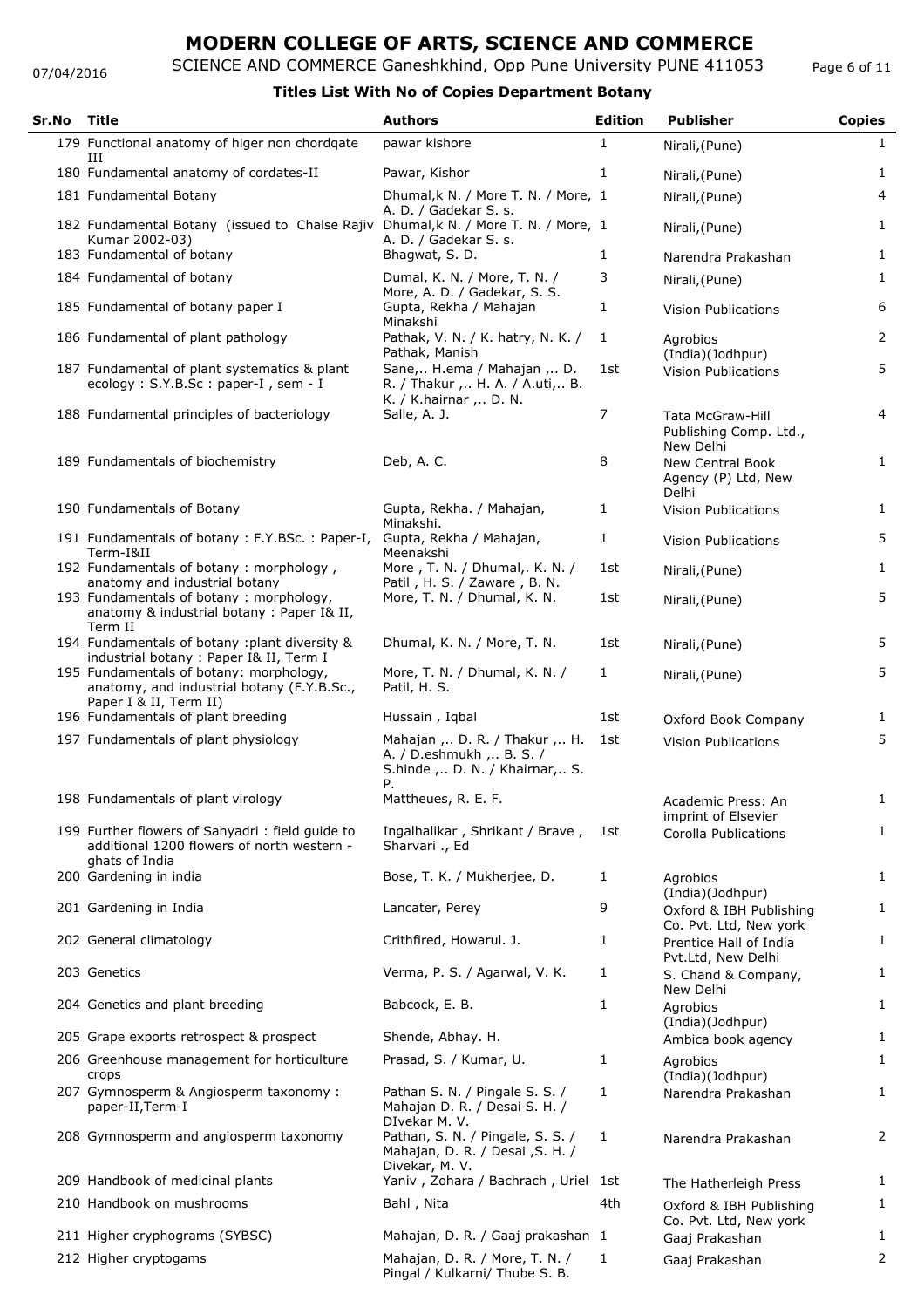07/04/2016

### SCIENCE AND COMMERCE Ganeshkhind, Opp Pune University PUNE 411053 **Titles List With No of Copies Department Botany**

| Sr.No | Title                                                                                                                                    | <b>Authors</b>                                                                             | <b>Edition</b> | <b>Publisher</b>                                  | <b>Copies</b>  |
|-------|------------------------------------------------------------------------------------------------------------------------------------------|--------------------------------------------------------------------------------------------|----------------|---------------------------------------------------|----------------|
|       | 213 Hornbill (Jan - Sept. 2010)                                                                                                          | Rahmani, Asad R.                                                                           |                | Bombay Natural History<br>Society Publication     | $\mathbf{1}$   |
|       | 214 Horticulture                                                                                                                         | Patil, B. A.                                                                               | 1              | Gaaj Prakashan                                    | 1              |
|       | 215 Horticulture ( issued to Sayyed Anjum N<br>1999-00)                                                                                  | Bhagawat, S.D.                                                                             | 1              | Narendra Prakashan                                | $\mathbf{1}$   |
|       | 216 Horticulture.                                                                                                                        | Patil B. A. / Bansude, G. M.                                                               | 1              | Gaaj Prakashan                                    | 2              |
|       | 217 Industrial botany: Paper II, term I                                                                                                  | Sane, Hema. / Rahangdale,<br>Savita.                                                       | 1st            | <b>Vision Publications</b>                        | 5              |
|       | 218 Instant notes in genetics                                                                                                            | Winter, P. C. / Hickey, G. L. /<br>Fletch. er, h. L.                                       | 2              | Viva Books Private<br>Limited                     | 2              |
|       | 219 Instants notes molecular biology                                                                                                     | Turner, P. C. / M. cLennan, A. G. 2<br>/ Bates, A. D. / White, M. R. H.                    |                | Viva Books Private<br>Limited                     | $\overline{2}$ |
|       | 220 Introduction to bioinfomatics                                                                                                        | Anna, Tramontano                                                                           | 1              | <b>CRC Press</b>                                  | $\mathbf{1}$   |
|       | 221 Introduction to biometry                                                                                                             | Ranade, V. D. / Purohit, S. G. /<br>D. usane, A. V.                                        | 1              | Narendra Prakashan                                | 2              |
|       | 222 Introduction to molecular biology                                                                                                    | Rajan, S. Sundara                                                                          | 1              | Anmol Publiction Pvt Ltd,                         | 1              |
|       | 223 Introduction to mushroom science                                                                                                     | Kaul, T. N.                                                                                | 1              | Oxford & IBH Publishing<br>Co. Pvt. Ltd, New york | $\mathbf{1}$   |
|       | 224 Introduction to plant tissue culture                                                                                                 | Razdan, M. K.                                                                              | 2              | Oxford & IBH Publishing<br>Co. Pvt. Ltd, New york | 3              |
|       | 225 Introduction to principles of plant pathology                                                                                        | Singh, R. S.                                                                               | 4              | Oxford & IBH Publishing<br>Co. Pvt. Ltd, New york | 3              |
|       | 226 Introduction to the principles of plant<br>taxonomy                                                                                  | Sivarajan, V. V. / Robson, N. K. 2<br>P., Ed                                               |                | Oxford & IBH Publishing<br>Co. Pvt. Ltd, New york | $\mathbf{1}$   |
|       | 227 Introductory mycology                                                                                                                | Alexopoulos, C. J. / Mims, C. W. 4<br>/ Blackwell, M.                                      |                | John Wiley & Sons (Asia)<br>Pvt. Ltd, New York    | 1              |
|       | 228 Introductory ornamental horticulture                                                                                                 | Khader. vijay                                                                              | 2              | Kalyani Publishers                                | 1              |
|       | 229 Journal of the bombay natural history (Apr<br>2005 - Dec 2010) : volumes no. 102, 107,<br>issues no. 1, 2, 3                         | Rahmani, Asad R., Ed                                                                       |                | Bombay Natural History<br>Society Publication     | 1              |
|       | 230 कृषि आयडॉल्स कोतवाल, गौतम; संपा                                                                                                      | कोतवाल, गौतम; संपा                                                                         | 1st            | Green World                                       | $\mathbf{1}$   |
|       | 231 कृषी अर्थशास्त्र                                                                                                                     | झिमरे, अलका                                                                                | 1              | Suyash prakashan                                  | $\overline{2}$ |
|       | 232 Lewins cells                                                                                                                         | Cassimeris, Lynne / Lingappa,<br>Vishwanath R. / Plopper,                                  | 2nd            | Jones and Bartlett<br>Publishers International    | $\mathbf{1}$   |
|       | 233 Life: the science of biology                                                                                                         | George<br>Sadava, David / Hills, David M. 9th<br>/ Heller, H. Craig / Berenbaum,<br>May R. |                | Sinauer Associates, Inc.                          | 1              |
|       | 234 Lower cryptogams                                                                                                                     | Desai S. H. / Sane H. D. /<br>Inamdar A. C. / Pendase M. A.                                | 1              | Narendra Prakashan                                | $\mathbf{1}$   |
|       | 235 Lower cryptograms, morphology and<br>anatomy paper-I(Amount recovered from Dr.<br>S. A. Inamdar Reciept No. 3012 dated<br>30/4/2010) | Dhumal, K. N.                                                                              | 1              | Gaaj Prakashan                                    | $\mathbf{1}$   |
|       | 236 Lower cryptograms: morphology and<br>anatomy paper-I                                                                                 | Dhumal, K. N.                                                                              | 1              | Gaaj Prakashan                                    | $\mathbf{1}$   |
|       | 237 Medicinal plant                                                                                                                      | Bhattacharjee, S. K.                                                                       | 1              | Pointer Publication                               | $\mathbf{1}$   |
|       | 238 Medicinal plant                                                                                                                      | Joshi, Shankar Gopal                                                                       | $\mathbf{1}$   | Oxford & IBH Publishing<br>Co. Pvt. Ltd, New york | $\mathbf{1}$   |
|       | 239 Medicinal plant : traditional knowledge                                                                                              | Trivedi, Pravin Chandra, Eds                                                               | 1              | I.K. international Pvt Ltd                        | 1              |
|       | 240 Medicinal plants : Traditional knowledge                                                                                             | Trivedi, P. C.                                                                             | $\mathbf{1}$   | J K International Pvt Ltd                         | 1              |
|       | 241 Methods in plant tissue culture                                                                                                      | Kumar, U.                                                                                  | 2              | Agrobios<br>(India)(Jodhpur)                      | 2              |
|       | 242 Microbial Genetics                                                                                                                   | David, Freifelder                                                                          | $\mathbf{1}$   | Narosa Publishing<br>House, New Delhi             | $\mathbf{1}$   |
|       | 243 Microbiology                                                                                                                         | Yadav, Manju                                                                               | 1              | Discovery publishing<br>house                     | $\mathbf{1}$   |
|       | 244 Modern concept of ecology                                                                                                            | Kumar, H. D.                                                                               | 8              | Vikas Publishing House<br>Pvt. Ltd                | 2              |
|       | 245 Modern practical botany : volume II                                                                                                  | Pandey, B. P.                                                                              | 1              | S Chand.                                          | $\mathbf{1}$   |
|       | 246 Modern practical botany: volume: I                                                                                                   | Pandey, B. P.                                                                              | 1              | S Chand.                                          | 1              |
|       | 247 Molecular and cellular biology of filamentous<br>fungi                                                                               | Talbot, Nick                                                                               | 1              | Oxford & IBH Publishing<br>Co. Pvt. Ltd, New york | 1              |
|       | 248 Molecular biology                                                                                                                    | Freifeldar, David                                                                          | 2              | Narosa Publishing<br>House, New Delhi             | 1              |
|       | 249 Molecular biology and genetic engineering                                                                                            | Naha, Surendra / Banerjee, S / 1st<br>Hazare, Nandan                                       |                | Dominant Publishers and<br><b>Distributors</b>    | $\mathbf{1}$   |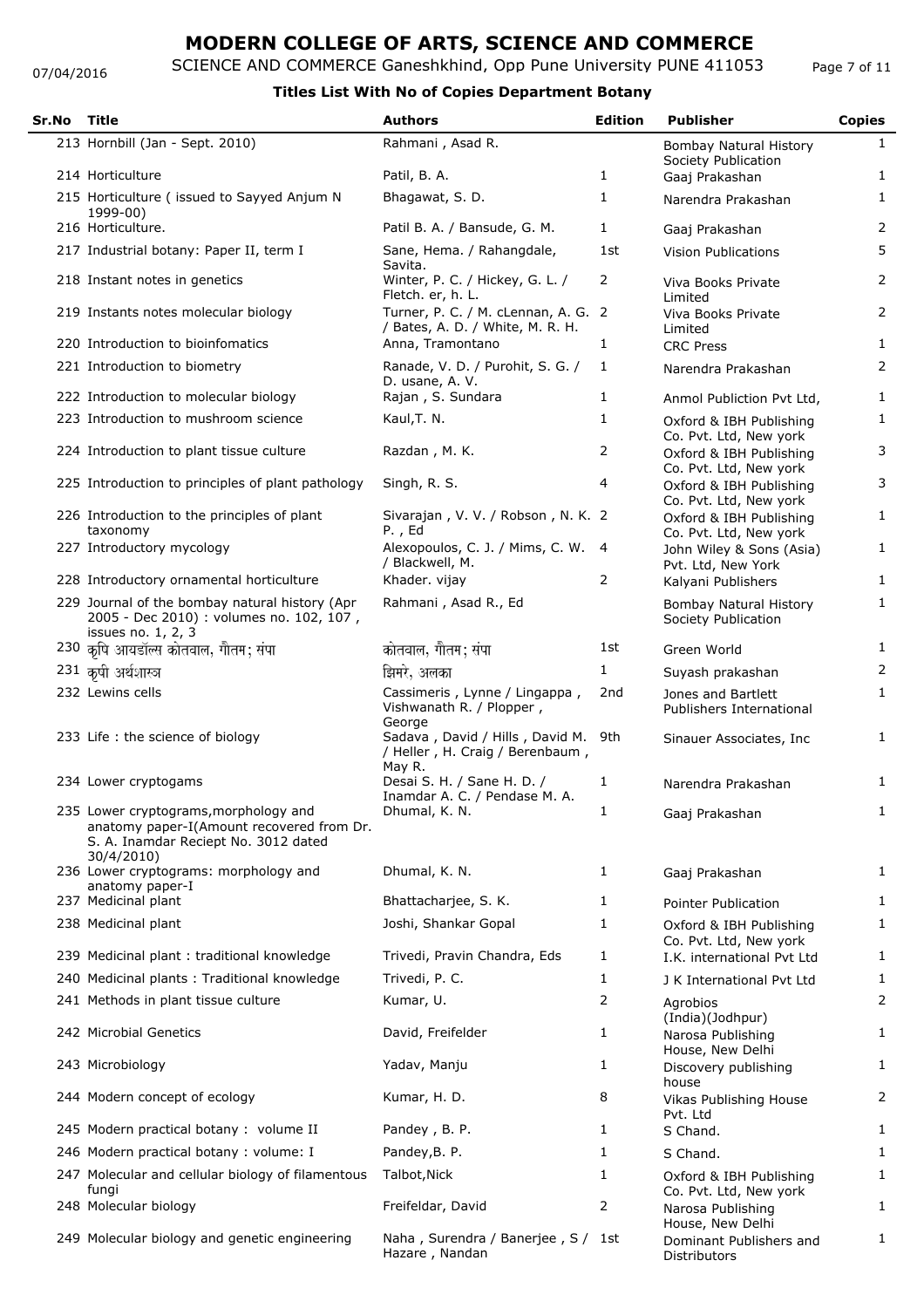#### 07/04/2016

## SCIENCE AND COMMERCE Ganeshkhind, Opp Pune University PUNE 411053

Page 8 of 11

| Sr.No | Title                                                                       | <b>Authors</b>                                                                                 | <b>Edition</b> | <b>Publisher</b>                                  | <b>Copies</b>  |
|-------|-----------------------------------------------------------------------------|------------------------------------------------------------------------------------------------|----------------|---------------------------------------------------|----------------|
|       | 250 Morphology & anatomy and industrial<br>botany-II Paper I & II, term II  | Sane, Hema. / Rahangdale,<br>Savita.                                                           | 1st            | <b>Vision Publications</b>                        | 5              |
|       | 251 Morphology and anatomy: (F.Y.B.Sc)<br>(Paper-1, Term-2)                 | Dhumal, K. N. / More / Gadekar                                                                 | $\overline{2}$ | Nirali, (Pune)                                    | 5              |
|       | 252 Morphology and anatomy: (F.Y.B.Sc)<br>(Paper-1, Term-2)                 | Dumal, K. N. / More, T. N. /<br>More, A. D. / Gadekar, S. S.                                   | 2              | Nirali, (Pune)                                    | $\overline{2}$ |
|       | 253 Mushrooms for levely hood                                               | Khader, vijaya                                                                                 |                | reprint 1 Aman Publication meerut                 | 1              |
|       | 254 Nutritive value of some common Indian<br>foods and foods stuffs         | Sports Authority of India<br>publication                                                       | 1              | Sports authority of india                         | $\mathbf{1}$   |
|       | 255 Ornamental horticulture                                                 | Swarup, Vishnu                                                                                 | 1              | Macmillan India Limited                           | $\mathbf{1}$   |
|       | 256 Outlines of biochemistry                                                | Conn, E. ric E. / Strumpt, Paulk / 5<br>Bruelling, George / Doi, Roy H.                        |                | John Wiley & Sons (Asia)<br>Pvt. Ltd, New York    | $\mathbf{1}$   |
|       | 257 Pathology                                                               | Rubin, Emanuel / Farber, John L. 3                                                             |                | Lippincott Willians &<br>Wilkins                  | $\mathbf{1}$   |
|       | 258 Pharmacognosy                                                           | Kokate, C. K. / P. urohit, A. P. /<br>Gokhale, S. B.                                           | 27             | Nirali, (Pune)                                    | $\mathbf{1}$   |
|       | 259 Pharmacognosy                                                           | Kokate, C. K. / P. urohit, A. P. /<br>Gokhale, S. B.                                           | 31             | Nirali, (Pune)                                    | 1              |
|       | 260 Pharmacognosy                                                           | Kokate, C. K. / Purorohit, A. P. / 20<br>Gokhale , S. B.                                       |                | Nirali, (Pune)                                    | $\mathbf{1}$   |
|       | 261 Pharmacology                                                            | Rang, H. P. / Dale, M. M. /<br>Ritter, J. M. / M. ore, P. K.                                   | 5              | Churchill Livingstone                             | $\mathbf{1}$   |
|       | 262 Photosynthesis                                                          | Lowlor, D. W.                                                                                  | 3              | Viva Books Private<br>Limited                     | $\mathbf{1}$   |
|       | 263 Phytochemical techniques                                                | Suri, Nitin                                                                                    | 1st            | Oxford Book Company                               | 1              |
|       | 264 Plant anatomy: including embryology and<br>morphogenesis of angiosperms | Pandey, B. P.                                                                                  | 6              | S. Chand & Company,<br>New Delhi                  | 1              |
|       | 265 Plant anatomy and embryology                                            | Pandey, S. N. / Chadha, A                                                                      | 1              | Vikas Publishing House<br>Pvt. Ltd                | 1              |
|       | 266 Plant anatomy and embryology plant<br>biotechnology: S.Y.B.Sc.          | Khan, M. R. / Ahire, S. V. /<br>Gadekar, S. S. / Parale,                                       | 1st            | <b>Success Publication</b><br><b>PUNE</b>         | $\mathbf{1}$   |
|       | 267 Plant biochemistry                                                      | Anuradha<br>Gleason, Florence K.                                                               | 1st            | Jones and Bartlett<br>Publishers International    | $\mathbf{1}$   |
|       | 268 plant biochemistry                                                      | Sharma, Rampal                                                                                 | 1              | RBSA publishers                                   | 1              |
|       | 269 Plant bioitechnology: P-I, Sem-Ip                                       | Kharinar, D. N.                                                                                | 1              | <b>Vision Publications</b>                        | 3              |
|       | 270 Plant biology                                                           | Smith, Alison M. / Coupland,<br>Geogre / Dolan, Liam / Harbard<br>, Nicholas / Jones, Jonathan | 1st            | Garland Science Taylor<br>& Francis Group         | $\mathbf{1}$   |
|       | 271 Plant biotechnology                                                     | Ignacimuthus , . S.                                                                            | 1              | Oxford & IBH Publishing<br>Co. Pvt. Ltd, New york | $\mathbf{1}$   |
|       | 272 Plant biotechnology                                                     | Ignacimuthus, S.                                                                               | $\mathbf{1}$   | Oxford & IBH Publishing<br>Co. Pvt. Ltd, New york | $\mathbf{1}$   |
|       | 273 Plant biotechnology                                                     | Ramawat, K. G.                                                                                 | 2              | S. Chand & Company,<br>New Delhi                  | 4              |
|       | 274 Plant biotechnology & its application in tissue Ashwani Kumar           |                                                                                                | 1              | J K International Pvt Ltd                         | $\mathbf{1}$   |
|       | culture<br>275 Plant biotechnology (S.Y.BSc, Sem-II)                        | Patil, B. A. / Shinde, B. P. /<br>Mane, T. T. / Auti, S. G.                                    | 1              | Sunny Publication                                 | 10             |
|       | 276 Plant biotechnology: P-I, Sem-Ip                                        | Kharinar, D. N.                                                                                | 1              | <b>Vision Publications</b>                        | 1              |
|       | 277 Plant biotechnology : P-I, Sem-Ip                                       | Khairnar, D. N.                                                                                | 1              | <b>Vision Publications</b>                        | 1              |
|       | 278 Plant biotechnology : P-I, Sem-Ip                                       | Kharinar, D. N.                                                                                | 1              | <b>Vision Publications</b>                        | 1              |
|       | 279 Plant biotechonology                                                    | Dhumal, K. N. / More, T. N. /<br>Munnoli, M. A.                                                | 1              | Nirali, (Pune)                                    | 2              |
|       | 280 Plant breeding                                                          | Singh, B. D.                                                                                   | 6              | Kalyani Publishers                                | 3              |
|       | 281 Plant cell tissue and organ culture                                     | Gamborg, Ollif L. / Phillips,<br>Gregory C.                                                    | 3              | Narosa Publishing<br>House, New Delhi             | $\overline{2}$ |
|       | 282 Plant diversity                                                         | Patil, B. A. / Potadar, / Auti, S.<br>G. / Nair, Gaikawad, B. M. /<br>Gawade                   | 1              | Sunny Publication                                 | 3              |
|       | 283 Plant diversity (issued to Goswami Priyanka<br>$2002 - 03$              | Patil, B. A. / Potadar, / Auti, S.<br>G. / Nair, Gaikawad, B. M. /<br>Gawade                   | 1              | Sunny Publication                                 | $\mathbf{1}$   |
|       | 284 Plant diversity (issued to Kamble Sachin N<br>2003-04)                  | Patil, B. A. / Potadar, / Auti, S.<br>G. / Nair, Gaikawad, B. M. /<br>Gawade                   | 1              | Sunny Publication                                 | 1              |
|       | 285 Plant diversity: Paper I, Term I                                        | Sane, Hema.                                                                                    | 1st            | Vision Publications                               | 5              |
|       | 286 Plant diversity and plants and human<br>welfare.                        | Dhumal, K. N. / More, T. N. /<br>Deokule, S. S.                                                | 1              | Nirali, (Pune)                                    | $\overline{2}$ |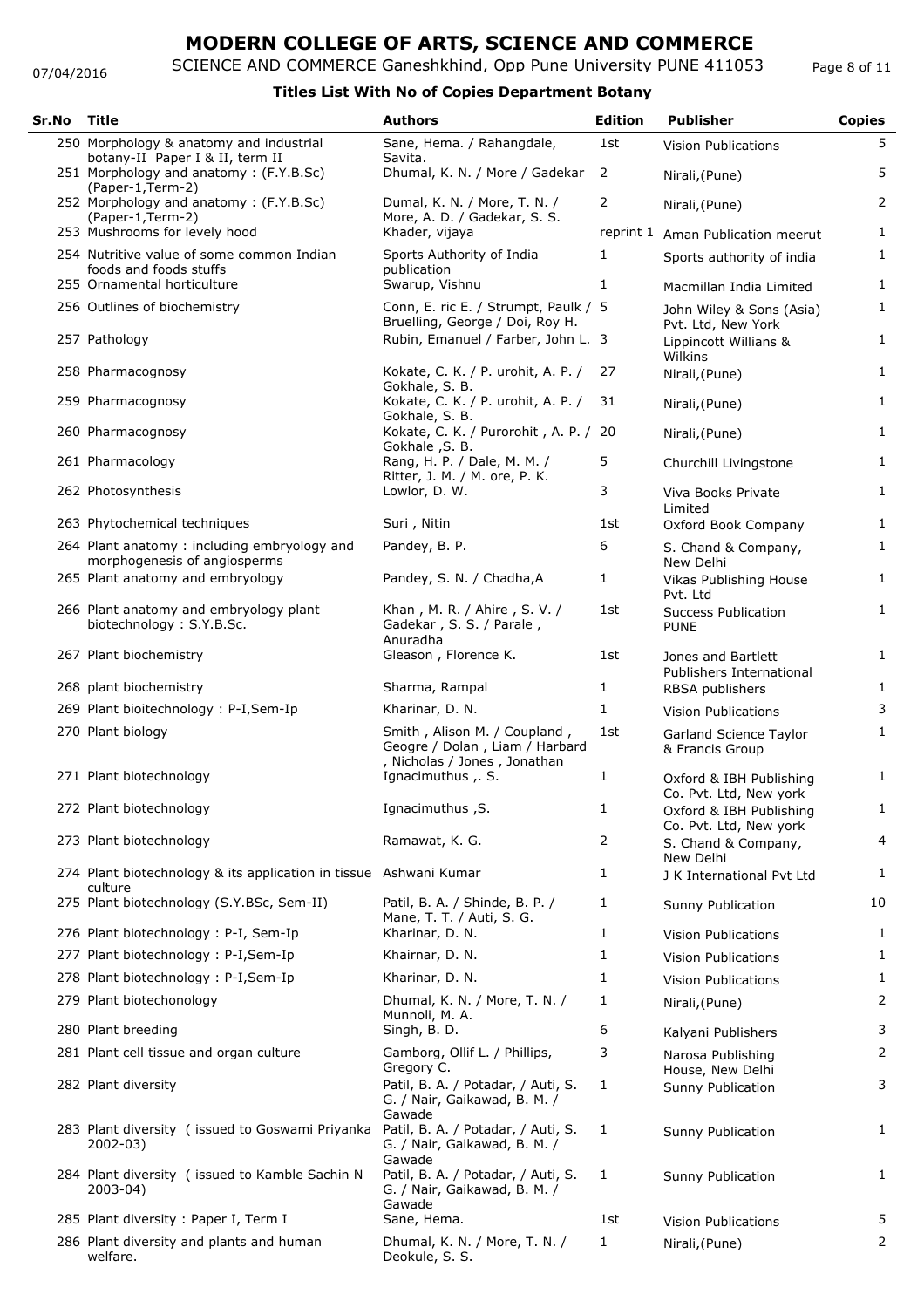07/04/2016

SCIENCE AND COMMERCE Ganeshkhind, Opp Pune University PUNE 411053

Page 9 of 11

| Sr.No | Title                                                                                 | <b>Authors</b>                                                                         | <b>Edition</b> | <b>Publisher</b>                                                            | <b>Copies</b>  |
|-------|---------------------------------------------------------------------------------------|----------------------------------------------------------------------------------------|----------------|-----------------------------------------------------------------------------|----------------|
|       | 287 Plant diversity and plants human welfare                                          | Dhumal, K. N. / More, T. N. /<br>Deokule, S. S. / Munnoli                              | $\mathbf{1}$   | Nirali, (Pune)                                                              | 5              |
|       | 288 Plant diversity -I : F.Y.B.Sc : paper I : term I                                  | Mahajan ,  D. R. / S. agar ,  S 1st<br>S / D.eshmukh ,  B. S                           |                | <b>Vision Publications</b>                                                  | 5              |
|       | 289 Plant diversity -I: F.Y.B.Sc: paper I: term I Mahajan,. D. R. / Sagar,. S. S. /   | Deshmukh , B. S.                                                                       | 1st            | <b>Vision Publications</b>                                                  | 2              |
|       | 290 Plant diversity -II : F.Y.B.Sc : paper I : term                                   | Khairnar, D. N. / Auti, B. K. /                                                        | 1st            | <b>Vision Publications</b>                                                  | 2              |
|       | $II:$ botany<br>291 Plant diversity II : F.Y.B.Sc. : paper I, term<br>и               | Jadhav ,. V. D.<br>Khairnar, D. N. / Auti, B. K. /<br>Jadhav, V.D.                     | 1st            | <b>Vision Publications</b>                                                  | 5              |
|       | 292 Plant diversity paper II                                                          | Pingle S. D. / Karande S. M. /<br>Nikam T. D. / Bhosale A. M.                          | $\mathbf{1}$   | Sachin publishers Nashik                                                    | 10             |
|       | 293 Plant ecology                                                                     | Deore, M. V. / Apparao, B. J. /<br>Abhang, A. R. / Auti, B. K.                         | $\mathbf{1}$   | Manali Prakashan                                                            | 3              |
|       | 294 Plant ecology                                                                     | Deore, M. V. / Apparao, B. J. /<br>Abhang, A. R. / Auti, B. K.                         | 1              | Nirali, (Pune)                                                              | 3              |
|       | 295 Plant ecology and utilisation of plants                                           | Patil, B. A. / A. her, S. K. /<br>Mane, T. T. / K. otwal                               | 1              | Sunny Publication                                                           | 10             |
|       | 296 Plant ecology and utilisation of plants                                           | Patil, B. A. / Gandhe, K.<br>anchanganga / A. her, S. K. /<br>Mane, T. T.              | 1              | Sunny Publication                                                           | 2              |
|       | 297 Plant ecology and utilization of plant                                            | Khairnar, D. N.                                                                        | 1              | <b>Vision Publications</b>                                                  | 6              |
|       | 298 Plant galls and gall makers                                                       | Felt, E. P.                                                                            | $\mathbf{1}$   | Agrobios                                                                    | $\mathbf{1}$   |
|       | 299 Plant groups                                                                      | Mukherji, H.                                                                           | 9th            | (India)(Jodhpur)<br><b>New Central Book</b><br>Agency (P) Ltd, New<br>Delhi | $\mathbf{1}$   |
|       | 300 Plant morphology anatomy and ecology                                              | Dhumal K. N. / More. T. N. /                                                           | $\mathbf{1}$   | Nirali, (Pune)                                                              | $\overline{2}$ |
|       | 301 Plant morphology anatomy and ecology (<br>issued to Pande Deepika 2001-02)        | Deokule, S. S. / Munnoli.<br>Dhumal K. N. / More. T. N. /<br>Deokule, S. S. / Munnoli. | $\mathbf{1}$   | Nirali, (Pune)                                                              | $\mathbf{1}$   |
|       | 302 Plant pathology                                                                   | Agrios, George N.                                                                      | 4              | Reed Elsevier India Pvt                                                     | $\overline{2}$ |
|       | 303 Plant pathology                                                                   | Mehrotra, R. S. / A. grawal, A.                                                        | 2              | Ltd<br><b>Tata McGraw-Hill</b><br>Publishing Comp. Ltd.,<br>New Delhi       | $\mathbf{1}$   |
|       | 304 Plant pathology                                                                   | Mehrotra, R. S. / Aggarwal,<br>Ashok                                                   | 2              | McGraw-Hill Book<br>Company                                                 | $\mathbf{1}$   |
|       | 305 Plant physioligy : P-I, Sem-II                                                    | Khairhar, D. N.                                                                        | 1              | <b>Vision Publications</b>                                                  | 2              |
|       | 306 Plant physiology                                                                  | Kochhar, P. L. / Krishnamoorthy, 1<br>N.N.                                             |                | Varma book centre                                                           | $\mathbf{1}$   |
|       | 307 Plant physiology                                                                  | Kumar, Arvind / Purohit, S. S.                                                         | 2              | Agrobios<br>(India)(Jodhpur)                                                | 1              |
|       | 308 Plant physiology                                                                  | Malik C. P.                                                                            |                | Varma book centre                                                           | 1              |
|       | 309 Plant Physiology                                                                  | Malik, C. P.                                                                           | 3              | Kalyani Publishers                                                          | 2              |
|       | 310 Plant physiology                                                                  | Malik, C. P. / Srivastava, A. K.                                                       | 1              | Kalyani Publishers                                                          | 1              |
|       | 311 Plant physiology                                                                  | Mukherji , S / Ghas , A . K.                                                           | 1st            | <b>New Central Book</b><br>Agency (P) Ltd, New<br>Delhi                     | 1              |
|       | 312 Plant physiology                                                                  | Pandey, S. N.                                                                          | 1              | Nirali, (Pune)                                                              | 1              |
|       | 313 Plant physiology                                                                  | Patil , B. A. / More, T. N.                                                            | 1              | Nirali, (Pune)                                                              | 1              |
|       | 314 Plant physiology                                                                  | Patil, B. A. / More, T. N.                                                             | 1              | Nirali, (Pune)                                                              | 1              |
|       | 315 Plant physiology                                                                  | Salisbury, F. B. / Cleon, W. Ross                                                      | $\mathbf{1}$   | CBS Publishers and<br>Distributors, New Delhi                               | 1              |
|       | 316 Plant physiology                                                                  | Taiz, Lincoln / Zeiger, Eduardo                                                        | 5th            | Sinauer Associates, Inc.                                                    | 1              |
|       | 317 Plant physiology                                                                  | Varma, V.                                                                              | $\mathbf{1}$   | Nirali, (Pune)                                                              | 2              |
|       | 318 Plant physiology (S.Y.BSc, Sem-II)                                                | Patil, B. A. / Shinde, D. N. /<br>Kale, J. C. / Nair, V. S.                            | 1              | Sunny Publication                                                           | 8              |
|       | 319 Plant physiology (S.Y.BSc, Sem-II) (replaced<br>by nirali prakashan, Rs 60/-)     | Patil, B. A. / Shinde, D. N. /<br>Kale, J. C. / Nair, V. S.                            | 1              | Sunny Publication                                                           | 1              |
|       | 320 Plant physiology (S.Y.BSc, Sem-II) :<br>(replaced by nirali publication, Rs 35/-) | Patil, B. A. / Shinde, D. N. /<br>Kale, J. C. / Nair, V. S.                            | 1              | Sunny Publication                                                           | 1              |
|       | 321 Plant physiology: paper II                                                        | Dhumal, K. N. / More, T. N. /<br>Munnoli, M. A.                                        | 1              | Nirali, (Pune)                                                              | 1              |
|       | 322 Plant physiology : P-I, Sem-II                                                    | Khairnar, D. N.                                                                        | 1              | <b>Vision Publications</b>                                                  | 4              |
|       | 323 Plant physiology Semi. - II, P.-II                                                | More, T. N. / D. humal, K. N. /<br>Gadekar, S. S. / More, A. D.                        | 1              | Nirali, (Pune)                                                              | 5              |
|       | 324 Plant physiology term II paper II                                                 | Patil, B. A.                                                                           | $\mathbf{1}$   | Manali Prakashan                                                            | 2              |
|       | 325 Plant physiology. paper II                                                        | Dhumal, K. N. / More, T. N. /<br>Munnoli, M. A.                                        | 1              | Nirali, (Pune)                                                              | 1              |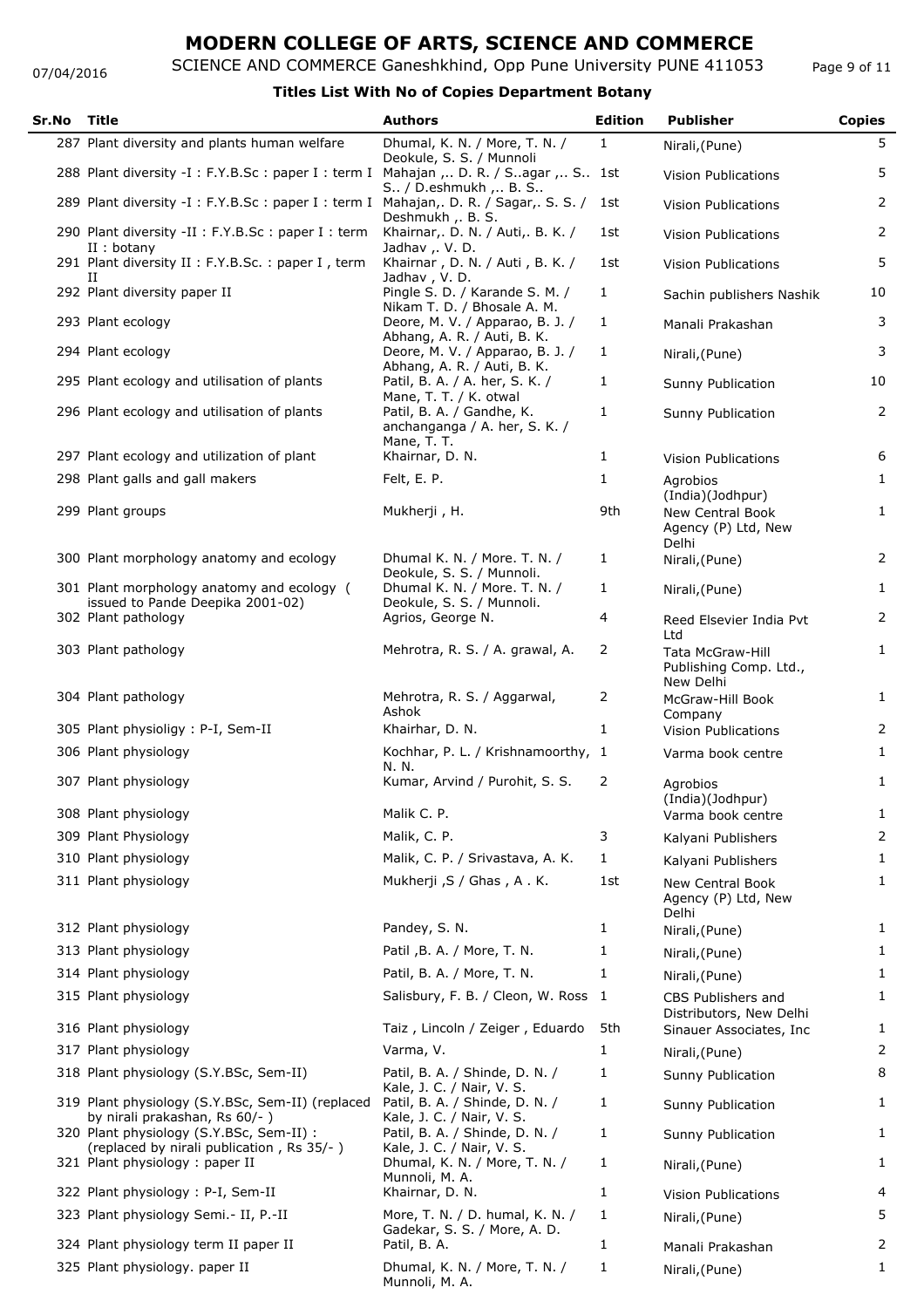07/04/2016

## **MODERN COLLEGE OF ARTS, SCIENCE AND COMMERCE**

SCIENCE AND COMMERCE Ganeshkhind, Opp Pune University PUNE 411053

### **Titles List With No of Copies Department Botany**

| Sr.No | Title                                                                                                                                   | <b>Authors</b>                                                                                         | <b>Edition</b> | <b>Publisher</b>                                           | <b>Copies</b>  |
|-------|-----------------------------------------------------------------------------------------------------------------------------------------|--------------------------------------------------------------------------------------------------------|----------------|------------------------------------------------------------|----------------|
|       | 326 Plant propagation                                                                                                                   | Sadhu, M. K.                                                                                           | 1              | New Age International,<br>New Delhi                        | 1              |
|       | 327 Plant propagation : principles & practice                                                                                           | Hartmann, Hudson T. / Kestr,<br>Dale E, / Davies, Fred T. /<br>Geneve, Robert L.                       | 1              | Prentice Hall of India<br>Pvt.Ltd, New Delhi               | $\mathbf{1}$   |
|       | 328 Plant propagation : principles& practice                                                                                            | Hartmann, Hudson T. / Kestr,<br>Dale E, / Davies, Fred T. /                                            | 1              | Prentice Hall of India<br>Pvt.Ltd, New Delhi               | 1              |
|       | 329 Plant propagation principles and practices                                                                                          | Geneve, Robert L.<br>Hartmann, Hudson T. / Kester,<br>Dale E. / Davies, Fred T. /<br>Geneve, Robert L. | 6              | Prentice Hall of India<br>Pvt.Ltd, New Delhi               | 1              |
|       | 330 Plant resources- management & utilization-<br>II : paper II, term II : botany                                                       | Auti, B. K. / Sagar, S. S. /<br>Deshmukh, B. S.                                                        | 1st            | <b>Vision Publications</b>                                 | $\overline{2}$ |
|       | 331 Plant resources management and utilization<br>II : botany : F.Y.B.Sc. : paper II, term II                                           | Auti, B. K. / Sagar, S. S. /<br>Desmukh, B. S.                                                         | 1st            | <b>Vision Publications</b>                                 | 4              |
|       | 332 Plant resources management and utilization<br>II : botany : F.Y.B.Sc. : paper II, term II(<br>Replace by Nirali Prakashan at 140/-) | Auti, B. K. / Sagar, S. S. /<br>Desmukh, B. S.                                                         | 1st            | <b>Vision Publications</b>                                 | 1              |
|       | 333 Plant resources management utilization -I :<br>F.Y.B.Sc: paper -II -term I                                                          | Mahajan , . D. R. / K. hairnar ,<br>D. N. / Auti, B. K. / Petkar,.<br>Alka                             | 1st            | <b>Vision Publications</b>                                 | $\mathbf{1}$   |
|       | 334 Plant resources management utilization -I :<br>F.Y.B.Sc: paper -II -term I                                                          | Mahajan ,  D. R. / K.hairnar ,<br>D. N. / Auti, B. K. / Petkar ,<br>Alka                               | 1st            | <b>Vision Publications</b>                                 | 3              |
|       | 335 Plant resources management utilization -I :<br>F.Y.B.Sc: paper -II -term I (Replace by<br>Nirali Prakashan at 140/-)                | Mahajan ,  D. R. / K.hairnar ,<br>D. N. / Auti, B. K. / Petkar ,<br>Alka                               | 1st            | <b>Vision Publications</b>                                 | 1              |
|       | 336 Plant tissue culture                                                                                                                | De, Kalyan Kumar                                                                                       | 1              | New Central Book<br>Agency (P) Ltd, New<br>Delhi           | 3              |
|       | 337 Plant tissue culture                                                                                                                | Kalyan Kumar De                                                                                        | 1              | New Central Book<br>Agency (P) Ltd, New<br>Delhi           | 1              |
|       | 338 Plant tissue culture                                                                                                                | Kumar, Kalyan                                                                                          | 1              | New Central Book<br>Agency (P) Ltd, New                    | 1              |
|       | 339 Plant tissue culture                                                                                                                | Razdan, M. K.                                                                                          | 2              | Delhi<br>Oxford & IBH Publishing<br>Co. Pvt. Ltd, New york | 1              |
|       | 340 Plant tissue culture : basic and applied                                                                                            | Jha, Timir Baran / Ghosh,<br>Biswajit                                                                  | 1              | <b>Universities Press</b>                                  | 1              |
|       | 341 Plant tissue culture theory and practice                                                                                            | Bhojwani, S. S. / Rajdan, M. K.                                                                        | 1              | (India) Limited<br>Panima Publishing                       | 1              |
|       | 342 Plant, morphology anatomy and ecology                                                                                               | Dhumal, K. N. / More, T. N. /<br>Deokule, S. S.                                                        | 2              | Corporation<br>Nirali, (Pune)                              | 1              |
|       | paper I<br>343 Plant, morphology anatomy and ecology<br>paper I                                                                         | Dhumal, K. N. / More, T. S. /<br>Deokule, S. S.                                                        | 2              | Nirali, (Pune)                                             | 1              |
|       | 344 Pot culture of roses                                                                                                                | Dey, S. C.                                                                                             | 1              | Agrobios<br>(India)(Jodhpur)                               | 1              |
|       | 345 Practical botany                                                                                                                    | Bendre, Ashok / Ashok, Kumar                                                                           | 1              | Rastogi Publications                                       | 1              |
|       | 346 Practical botany                                                                                                                    | Bendre, Ashok / Kumar, Ashok                                                                           | 1              | Rastogi Publications                                       | 1              |
|       | 347 Practicle manual of college botany: Vol-I                                                                                           | rajan, S. undara S.                                                                                    | 1              | Himalaya Publishing                                        | 1              |
|       | 348 Principles of anatomy and physiology                                                                                                | Tortora / Grabowsk                                                                                     | 10             | House<br>John Wiley & Sons (Asia)<br>Pvt. Ltd, New York    | 2              |
|       | 349 Principles of soil science                                                                                                          | Rai, M. m.                                                                                             | 4              | Macmillan India Limited                                    | 1              |
|       | 350 Pteridophytes Volume-II                                                                                                             | Parihar, N. S.                                                                                         | $\mathbf{1}$   | Varma book centre                                          | 1              |
|       | 351 Recent techniques in biotechnology                                                                                                  | Trivedi, P. C., Ed                                                                                     | 1st            | Aavishkar publishers                                       | 1              |
|       | 352 Revised syllabus for the M.Sc. Botany:                                                                                              | University Of Pune                                                                                     |                | Jaipur<br>University of pune                               | 1              |
|       | academic year 2004 - 2005<br>353 Revised syllabus for the T.Y.B.Sc. Botany:<br>academic year 2004 - 2005                                | University Of Pune                                                                                     |                | University of pune                                         | 2              |
|       | 354 S.Y.B.Sc.: April 2010                                                                                                               | University of Pune                                                                                     |                | University of pune                                         | 1              |
|       | 355 साधनसंपदा आणि पर्यावरण                                                                                                              | कुभारे ,अरूण .राजाराम.                                                                                 | 1              | Payal Publication                                          | $\overline{7}$ |
|       | 356 साधनसंपदा आणि पर्यावरण ह्यूएरेरच्एर न्द एन्वरिन्एन्तह                                                                               | कुभारे ,अरूण .राजाराम.                                                                                 | 1              | Payal Publication                                          | $\overline{2}$ |
|       | 357 Seed technology                                                                                                                     | Agrawal, Rattan Lal                                                                                    | 2nd            | Oxford & IBH Publishing<br>Co. Pvt. Ltd, New york          | $\overline{2}$ |
|       | 358 Silkworm Rearing                                                                                                                    | Translated from Japanese                                                                               |                | Oxford & IBH Publishing<br>Co. Pvt. Ltd, New york          | 1              |
|       | 359 Spermatophyta and applied botany:<br>S.Y.B.Sc                                                                                       | Khan, M. R.                                                                                            | 1              | Nirali, (Pune)                                             | 1              |

Page 10 of 11